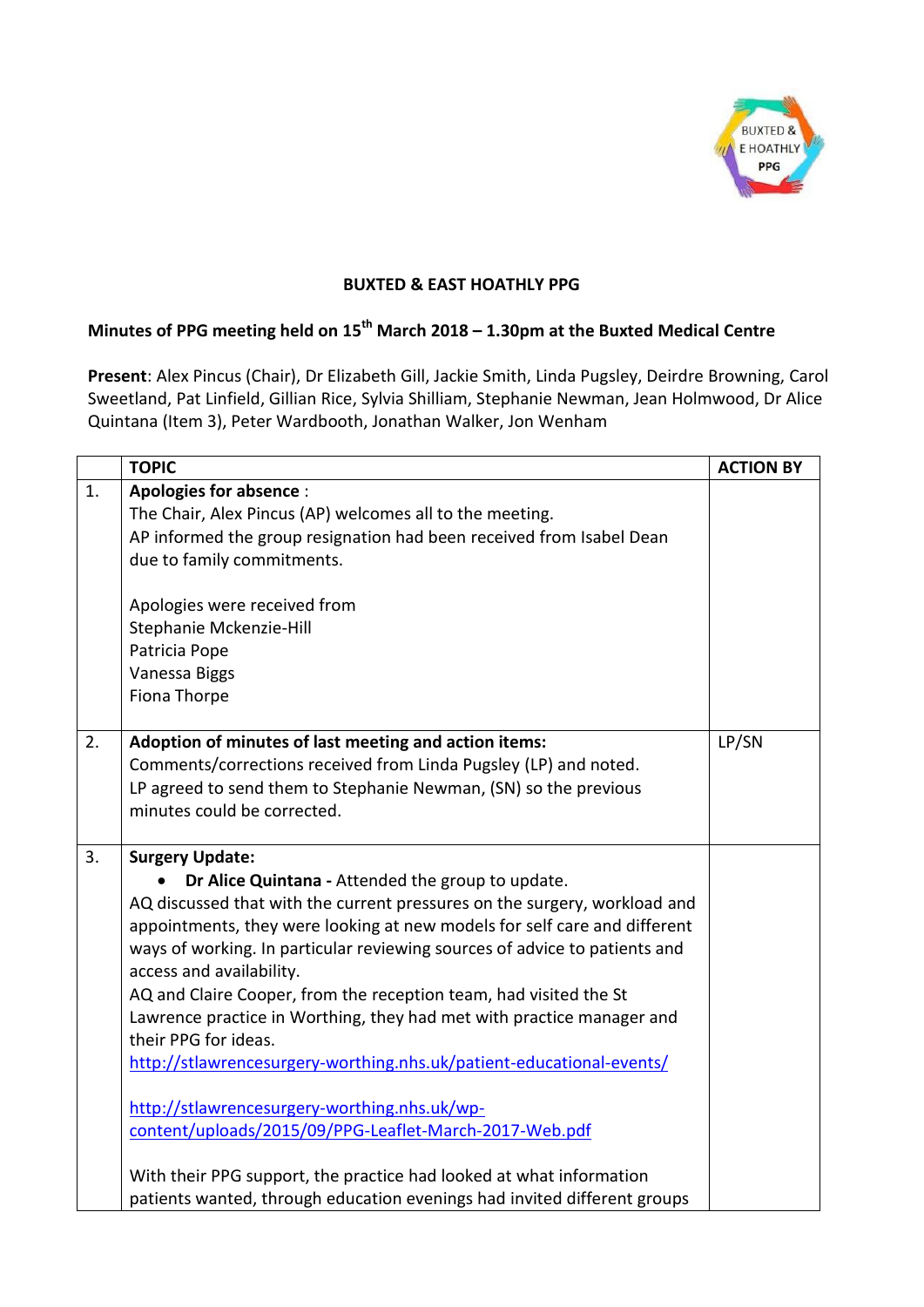| to attend e.g back pain, respiratory problems, and anxiety. This allows                   |           |
|-------------------------------------------------------------------------------------------|-----------|
| reaching more patients in one go to give Information and just in case meds                |           |
| for the winter.                                                                           |           |
| An open afternoon was held, closing the surgery, they had invited district                |           |
| nurses, health visitors, fire service, provided entertainment too. Way of                 |           |
| getting staff and patients together.                                                      |           |
| Leaflets provided, developed by patients with staff.                                      |           |
| Question from our group on how did they prioritise topics?                                |           |
| AQ said that asking the patients was the view in order to understand their<br>priorities. |           |
| SN raised concern on how as a PPG could we support this when a key                        |           |
| objective from us website? Did we not need to finish this first?                          |           |
| AP agreed this was an issue as would require significant input from PPG                   |           |
| members.                                                                                  |           |
| AP suggested one way forward would be to enhance our health awareness                     |           |
| displays, perhaps move towards open days, he noted the annual AGM in                      | CQ/FT     |
| held in Groombridge and Hartfield PPG                                                     |           |
| Walking groups as another option was discussed.                                           |           |
| Elizabeth Gill (EG) noted that Herstmonceux surgery were promoting self                   | <b>JS</b> |
| help by patients meeting in café and then a walk, loneliness and isolation                |           |
| appears to be a big problem.                                                              |           |
| S M-H had suggested this before. LP said she did try to get this off the                  |           |
| ground but only had a few takers and had now had ceased. Asked why it                     |           |
| was not popular, LP said of those who were interested in walking, many                    |           |
| walked with other walking groups in the area or with groups of like friends               |           |
| or even alone.                                                                            |           |
|                                                                                           |           |
| CQ agreed with enhancing health awareness display model, utilising                        |           |
| clinicians working with Fiona Thorpe, coordinate education evenings with                  |           |
| displays                                                                                  |           |
| AP suggested that we poll patients for topics, launch them, and promote                   |           |
| them.                                                                                     |           |
| AP Welcomed gaining experience from other PPG's.                                          | SN        |
|                                                                                           |           |
| Jackie Smith, (JS) Practice Manager updated the group:-                                   |           |
| New website is now completed and will be uploaded in the next few days.                   |           |
| JS agreed to involve Stephanie Newman (SN) as the PPG representative.                     |           |
| SN suggested the minutes of this meeting should go onto the PPG page of                   |           |
| the new website, and suggested good practice would be to PDF the                          |           |
| minutes. This was agreed, SN to action.                                                   |           |
| http://www.buxtedandeasthoathlymedicalcentres.co.uk                                       |           |
|                                                                                           |           |
| Link to new website attached above.                                                       |           |
| AP noted that the IPSO MoRI survey will ask the question of patients on                   |           |
| their use of the practice website.                                                        |           |
| Jean Holmwood (JH) questioned on whether website will be across all                       |           |
| practices, JS confirmed in time, the plan is to move to single platform                   |           |
| AP asked when the Manor Oak (Horam) contract will be finalised? EG                        |           |
|                                                                                           |           |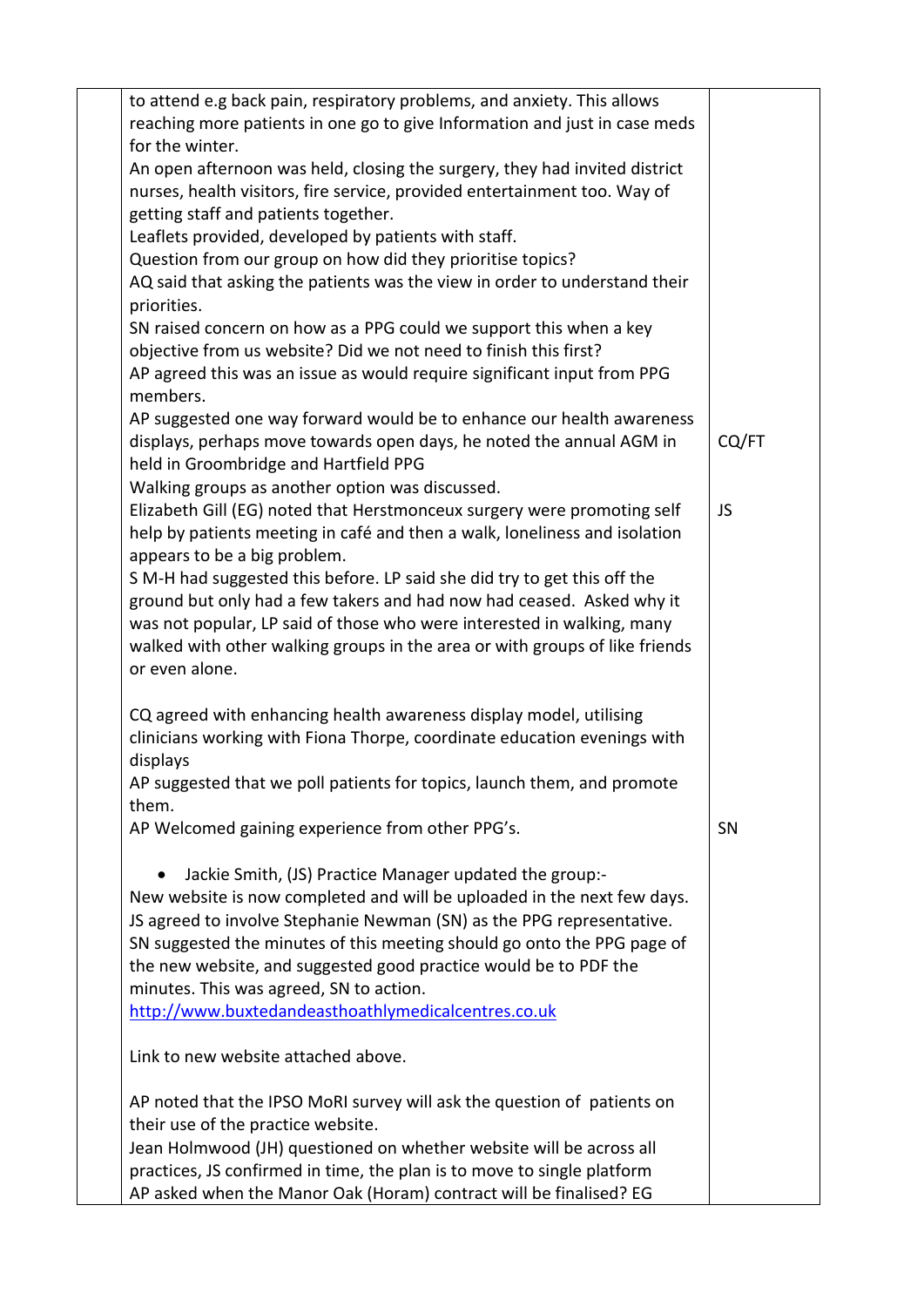|    | stated that the primary care commissioning committee is meeting in April<br>before any final decision is taken to approve the proposed merger.<br>Public consultation with the patients is required; J.S read to the group an<br>initial statement to go out, which the group noted.<br>EG updated on the 'federation' model for G.P practices which is welcomed<br>by the centre, (NHS England), the merger will increase the patient practice<br>population to 16000 patients, offer more services, will give G.Ps and staff<br>more estate space, and provide resilience with manpower.                                                                                                                                                                               | LP |
|----|--------------------------------------------------------------------------------------------------------------------------------------------------------------------------------------------------------------------------------------------------------------------------------------------------------------------------------------------------------------------------------------------------------------------------------------------------------------------------------------------------------------------------------------------------------------------------------------------------------------------------------------------------------------------------------------------------------------------------------------------------------------------------|----|
|    | JS informed the group that Dr Fiona Stewart is retiring after 21 years, at the<br>end of April, Dr Fiona Stewart is holding her leaving tea party at East<br>Hoathly as she has always been mostly based there and would like the<br>opportunity to say "good bye" to some of her regular patients, there will<br>be an afternoon tea for patients to attend on 26 <sup>th</sup> April<br>Dr Sarah Perry will become a partner, after ten years working here, and will<br>work 3 days a week.<br>LP will add this news to the newsletter.<br>The group wished Dr Stewart well in her retirement.                                                                                                                                                                         |    |
|    | JS and EG reported on a recent unannounced visit from CQC inspectors as<br>the practice had been reported on being behind in the processing of<br>information. The inspectors had reviewed and questioned G.Ps and staff,<br>only one key area of concern had been noted in report, which pertained to<br>a back log of documents to be scanned, a new software version was in<br>place which had been problematic leading to the backlog, and staff<br>changes had been noted with current training in place. CQC Rating remains<br>the same as good.<br>SN suggested this was a good learning experience for the practice, as CQC<br>visits can happen ad hoc, and enquired when was the last planned visit, EG<br>agreed and advised the last inspection was in 2016. |    |
| 4. | <b>Patient Feedback:</b>                                                                                                                                                                                                                                                                                                                                                                                                                                                                                                                                                                                                                                                                                                                                                 |    |
|    | Pat Linfield reported no forms.<br>LP reported only Friends and Family Test forms were found in the PPG Box.                                                                                                                                                                                                                                                                                                                                                                                                                                                                                                                                                                                                                                                             |    |
| 5. | <b>PRG Update: AP</b>                                                                                                                                                                                                                                                                                                                                                                                                                                                                                                                                                                                                                                                                                                                                                    |    |
|    | AP attended the PRG January $25^{th}$ key items reported:<br>$\triangleright$ Kent stroke review, key item, AP recalled a previous presentation<br>given on the Sussex stroke review. However this is a Kent &<br>Medway review where Pembury is stood down in favour of<br>Maidstone, in 3/5 options, a significant issue for our population, EG<br>co firmed this is an issue that the CCG is heavily involved with.                                                                                                                                                                                                                                                                                                                                                   | AP |
|    | $\triangleright$ AP reported Hugo Luck and Ashley Scarff gave a presentation<br>Sussex Community Hospital Trust upgrading Lewes Hospital to be<br>an urgent treatment centre. EG explained there is a plan for<br>Uckfield Hospital to be in a second wave. Concern was raised from<br>the group on GP resources to deliver this new model of care. EG<br>reported that had been given confirmation for 80 international G.Ps<br>to be employed for Sussex.                                                                                                                                                                                                                                                                                                              |    |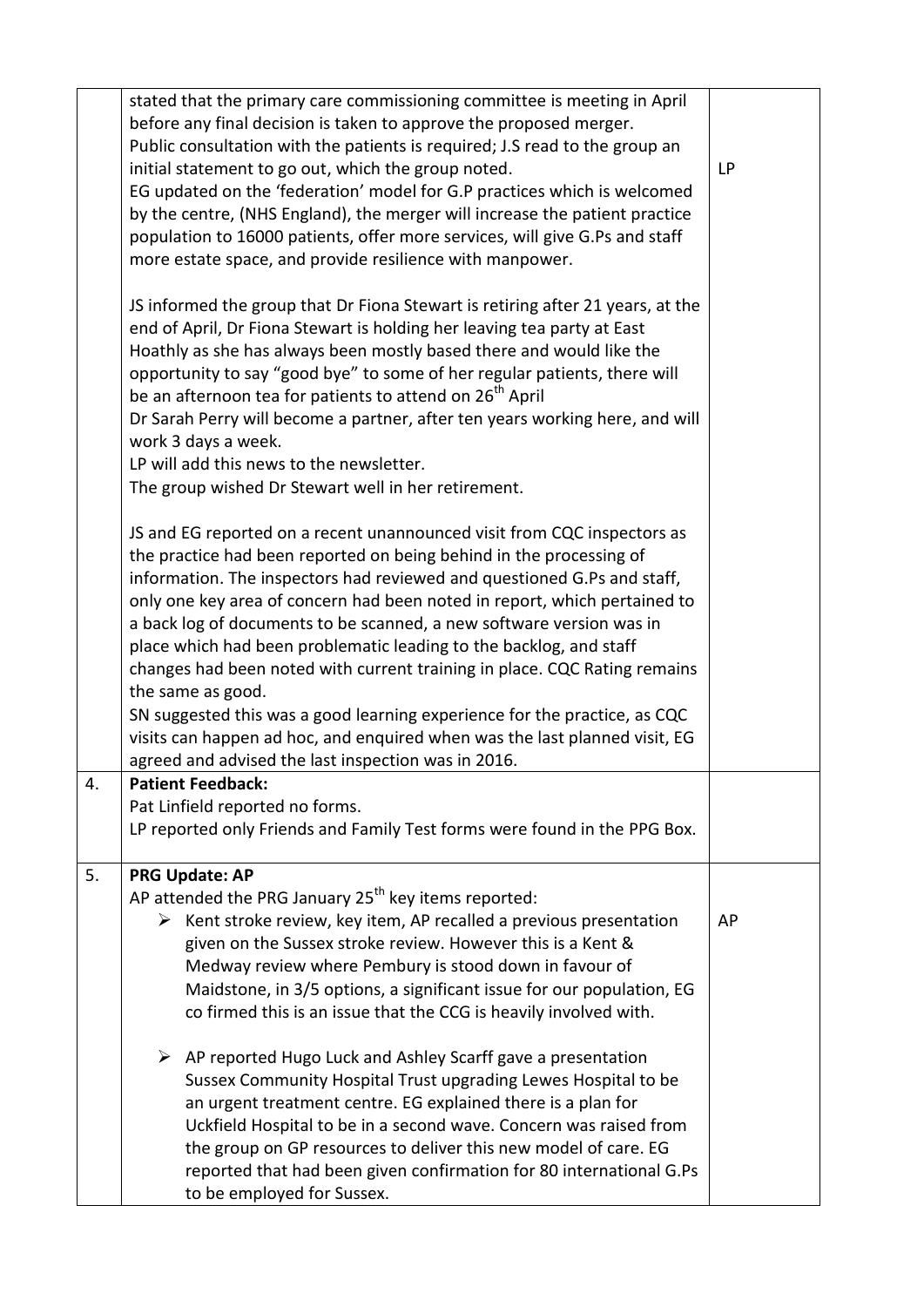|    | $\triangleright$ AP Noted that the PRG discussed that the Rotherfield practice is still<br>having issues. Rotherfield Parish Council confirmed that it is going<br>ahead with a plan to buy the village doctors' surgery.                                                                                                                                                                                                                                                                                                                                                                                                                                               |          |
|----|-------------------------------------------------------------------------------------------------------------------------------------------------------------------------------------------------------------------------------------------------------------------------------------------------------------------------------------------------------------------------------------------------------------------------------------------------------------------------------------------------------------------------------------------------------------------------------------------------------------------------------------------------------------------------|----------|
| 6. | <b>Health Awareness Displays</b><br>Foot care and diabetes display is in place at present.<br>The schedule was agreed as:<br>$\bullet$<br>1 display for 2 months<br>May & June 2018 - Summer Health LP, Carol Sweetland (CS)<br>$\circ$<br>Since the meeting - Gillian Rice (GR) & Peter Wardbooth (PW) have offered<br>to be involved in the Summer Health event which will include a wider range<br>of issues and a lunchtime event to take place on May 24 <sup>th</sup> .<br>July & August 2018 - Dementia<br>$\circ$<br>September/October 2018 - Winter Health<br>$\circ$<br>November/December 2018 - Eyes<br>$\circ$                                              |          |
|    | JH kindly offered her daughter's experience as a graphic designer, can<br>support some work if required.<br>AP concluded that we arrange a launch event, with the suggestion to ask<br>Pharmacy staff to be involved, (to ask Nick to support), as the PPG<br>impressed with the resources that they use for their displays.<br>Date was agreed as Saturday 19 <sup>th</sup> May 10-12, in order to accommodate as<br>many patient age groups as possible, to be held in the surgery. Now<br>changed $-$ see above.<br>Agreed by the group to incorporate a defibrillator demonstration at the<br>event and AP suggested he will contact Lesley Burton to support this. | AP       |
| 7. | <b>First Aid Course for Patients</b><br>Note as above 19 <sup>th</sup> May to Add in defibrillator demonstration as first aid<br>awareness                                                                                                                                                                                                                                                                                                                                                                                                                                                                                                                              |          |
|    | AP will also look to contact St John's for information on first aid courses<br>LP had a query on whether the defibrillator at East Hoathly had paediatric<br>paddles, JS was aware that the Buxted practice defibrillator does, but no<br>one could confirm so LP agreed to check.                                                                                                                                                                                                                                                                                                                                                                                      | AP<br>LP |
| 8. | Patient Surveys 2017/2018<br>The group agreed that the IPSOS MORI annual poll was comprehensive and<br>therefore no need at present to recreate a separate in-house patient<br>survey tool.                                                                                                                                                                                                                                                                                                                                                                                                                                                                             | JS       |
| 9. | A.O.B<br>CS reported that the Community glaucoma service at Uckfield has<br>stopped, query why was this? Alternative providers including<br>Maidstone, QVH, Eastbourne, had been offered, she will find out<br>more and report back<br>LP circulated Drafts of the next Spring newsletter to the group,<br>$\bullet$<br>which was approved, subject to additions discussed at the meeting.<br>Data protection act, LP requested that the group members to sign                                                                                                                                                                                                          |          |